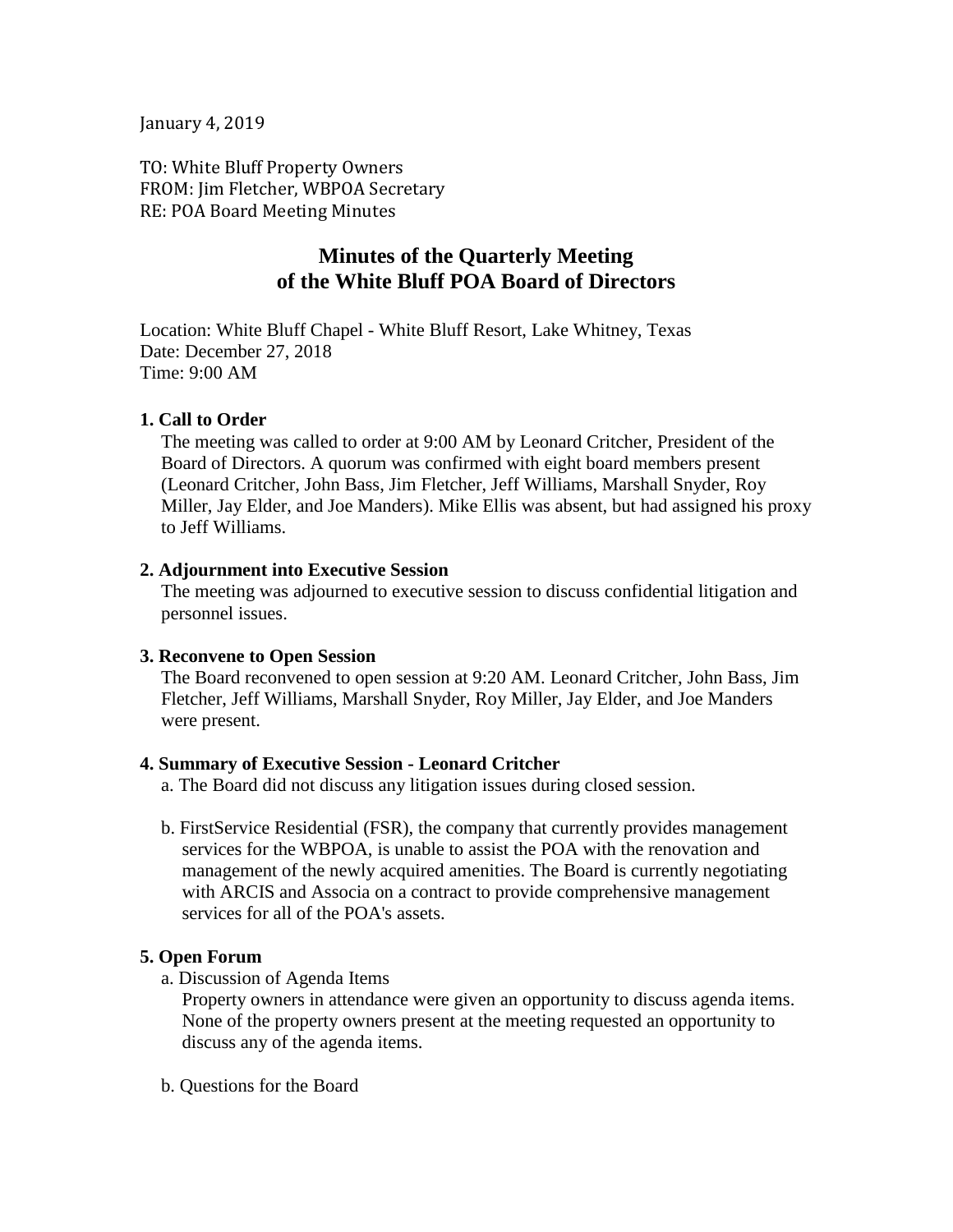Property owners were given an opportunity to ask questions of the Board. No one in attendance posed questions for the Board.

### **6. Agenda/Discussion Items**

## **a. Ratification of Board approved Work Session actions.**

The Board approved the following actions during Board workshops and via email since the August 11, 2018 regular meeting. Per direction from the POA attorney, all of the actions approved via email were by unanimous votes. Roy Miller moved to ratify these approved actions and Jeff Williams seconded the motion. The Board approved these by voice vote.

## **8/31/18 Board Workshop**

- 1. Approved the expenditure of up to \$18,000 for a control system and software for the Old Course pumps. Motion by Jay Elder and second by Joe Manders. Passed on a unanimous voice vote.
- 2. Approved \$20,000 per month for a 48 month lease with Toro for replacement of golf course maintenance equipment.

## **9/21/18 Board Workshop**

- 1. Accept a lot with no existing encumbrances from an estate as a gift.
- 2. Ratify the final property surveys prepared by Ince Surveying. Motion by Jay Elder and second by Joe Manders. Passed on a unanimous vote.
- 3. Approved \$125,000 budget with an additional \$25,000 contingency for the renovations of the four condos and three log cabins. Passed on a unanimous vote.
- 4. Approved \$20,000 for the remodeling of the Trophy Grill. Passed on a unanimous vote.

# **10/26/18 Board Workshop**

- 1. Approved up to \$20,000 for deck repairs and expansion for a bandstand. Passed on a unanimous vote.
- 2. Approved a lease for a truck with an option to purchase at the end of the lease. The truck is for the golf course superintendent. Passed on a unanimous vote.
- 3. Approved a position and the hiring of a POA receptionist at an hourly rate of \$12.00. Passed on a unanimous vote.

# **11/9/18 Board Workshop**

- 1. Approved increasing the homeowner occupancy fees by \$100 per year. Motion by Jay Elder and second by Jim Fletcher. Passed unanimously. These funds are designated by use of the White Bluff VFD for capital expenditures.
- 2. Approved a waiver for late fees owed by Effie Mira. Passed unanimously.
- 3. Approved dropping the \$3 million insurance policy effective 12/31/18. Motion by Jay Elder and second by Joe Manders. Passed unanimously.

# **11/16/18 Board Workshop**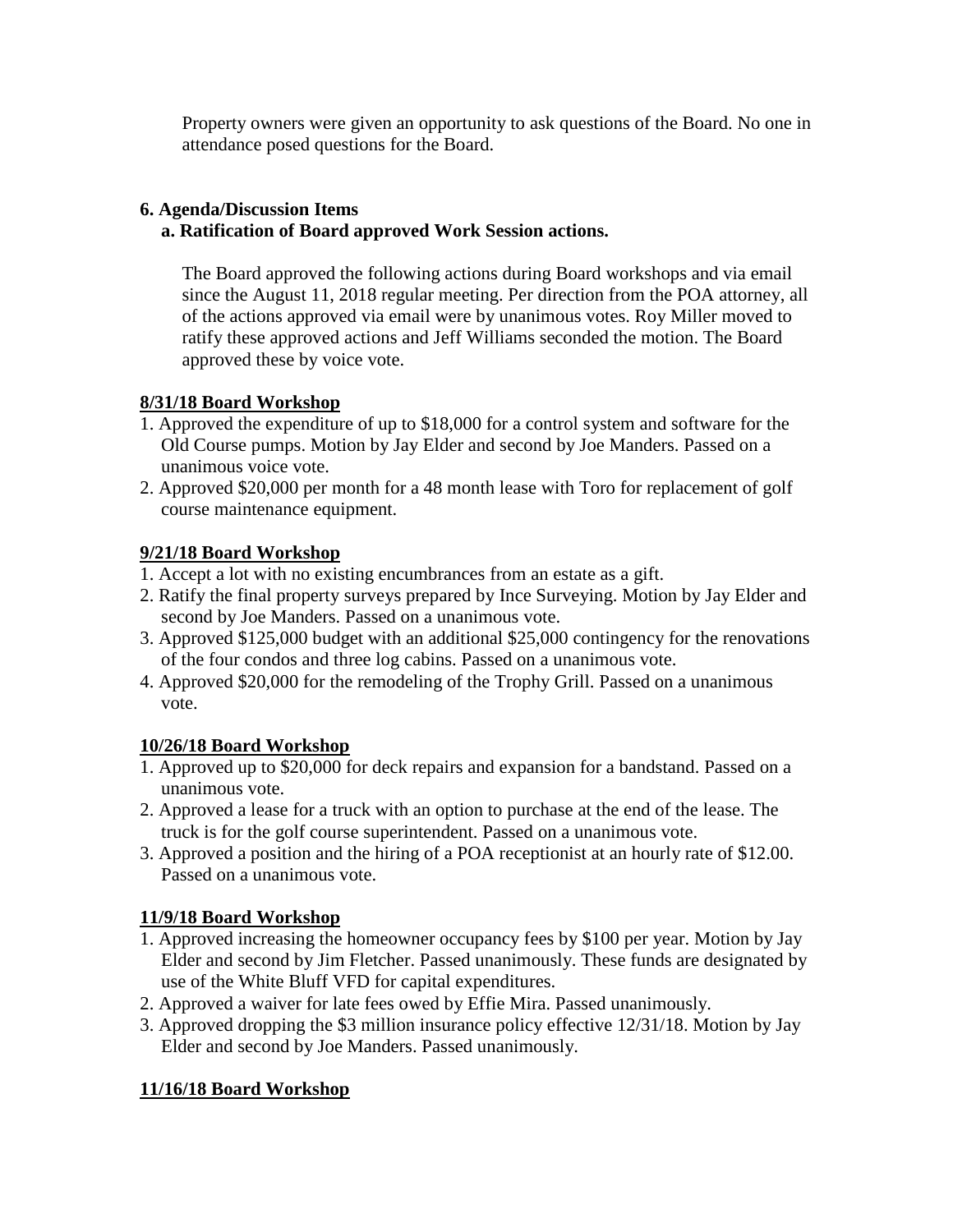1. Approved \$12,500 for the purchase of a boat for use in marina maintenance and the scrapping of the old boat. Motion by Marshall Snyder and second by Roy Miller. Passed unanimously.

## **11/30/18 Board Workshop**

- 1. Approved the purchase of windscreens, nets and paint for the pickle ball courts. Motion by Roy Miller and second by John Bass. Passed on a unanimous vote.
- 2. Approved the following rental rates for the log cabins and condos:
	- Log Cabins \$125 per night for property owners; \$150 per night for non-property owners
	- Condos \$150 per night for property owners; \$200 per night for non-property owners

## **12/14/18 Board Workshop**

- 1. Approved golf cart fees and ball rentals for temporary play.
	- Cart fees for property owners and guests \$12 for 18 holes; \$8 for 9 holes. Fee is the same for use of a golf cart or walking the course to play.
	- Cart fees for non-property owners \$15 for 18 holes; \$12 for 9 holes. Fee is the same for use of a golf cart or walking the course to play.
	- Rental fee for a bucket of balls \$3.
- 2. Approved the renaming of the Trophy Grill to Mulligan's. Motion by Roy Miller and second by John Bass. Motion passed unanimously.

# **b. Ratification of Board approved Email actions.**

## **8/13/18**

The Board voted to return POA owned furniture to the Rustic Pool and to reopen the pool for property owners under an interim operating agreement with Double Diamond, Inc. pending the final closing on the amenities purchase agreement.

# **8/15/18**

The Board authorized \$75,000 in additional earnest money for the purchase of the amenities from Double Diamond, Inc. This brought the total amount to \$200,000.

# **8/23/18**

The Board authorized spending \$4,200 for fertilizer for the golf courses based on a recommendation presented by Terry Ehrhardt, Interim Golf Course Superintendent.

# **8/27/18**

The Board voted to pay \$2,200 to Addison Law's mapping company to complete map work showing additional POA lands on the same map as the basic tracts. This mapping would include all lands that are to be acquired from Double Diamond, Inc. by the WBPOA.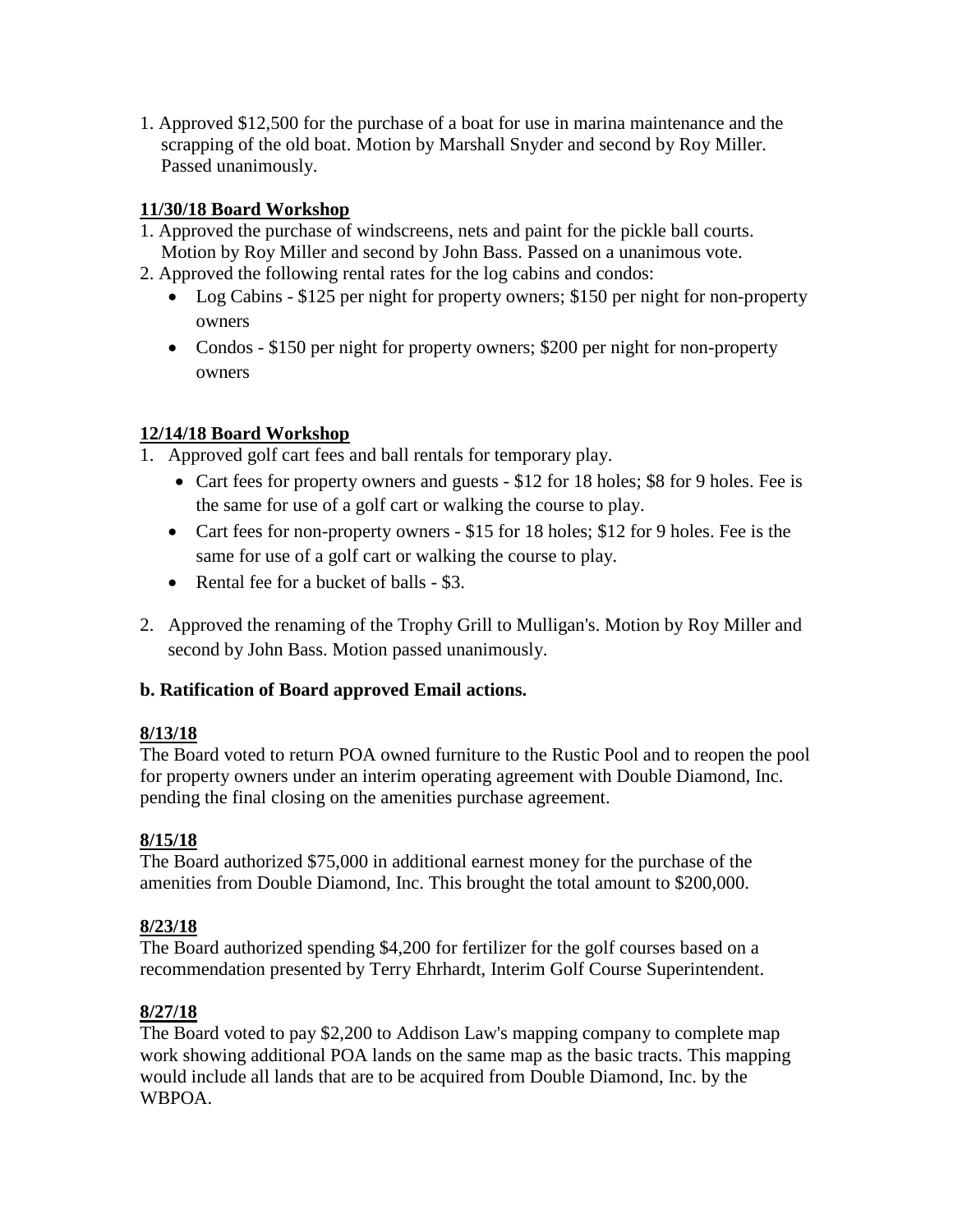### **9/13/18**

The Board voted to make the \$20,000 semiannual contribution to the White Bluff VFD.

### **9/18/18**

The Board voted to purchase a used Komatsu backhoe for \$22,000.

### **9/19/18**

The Board voted to submit an insurance claim on the John Deere 2500B tractor that burned.

### **9/25/18**

The Board voted to authorize Leonard Critcher to sign closing documents on behalf of the Board and the WBPOA for the purchase of amenities from Double Diamond, Inc.

### **9/25/18**

The Board approved up to \$1.5 million for a contract with Fleetwood Construction for the installation of new greens and bunkers on both golf courses.

### **9/28/18**

The Board discussed a request by Terry Ehrhardt for the purchase or lease of a chemical storage building for the golf course, but no final vote was taken.

### **10/9/18**

The Board voted to hire Ron Roberts of SynCon to shore up the Lighthouse deck to meet code and safety standards, and to install a new code-compliant cedar handrail system. The approved amount for deck modifications was \$5,870, and the amount for the installation of the new handrail system was \$7,210.

### **10/14/18**

The Board approved the hiring of Mike Sagrillo, General Manager of Chelsea Corner in Dallas, to serve as consultant to the Board and POA for evaluation, redesign, and renovation of the Trophy Grill. Compensation was set at \$50 per hour.

### **10/22/18**

The Board voted to permit the planting of a tree near the 17th tee on the New Course in memory of Donna Scoggin. The exact location is to be selected by Greg Scoggin in consultation with Greg Fjellan, Golf Course Superintendent. The tree with be a Chinese Pistache.

### **10/25/18**

The Board approved a contract with LLH Tree Service to remove dead and dying trees on the golf courses that pose a safety hazard. LLH will remove only those trees that WBPOA crews cannot remove. The amount approved was \$1450 per day.

### **10/27/18**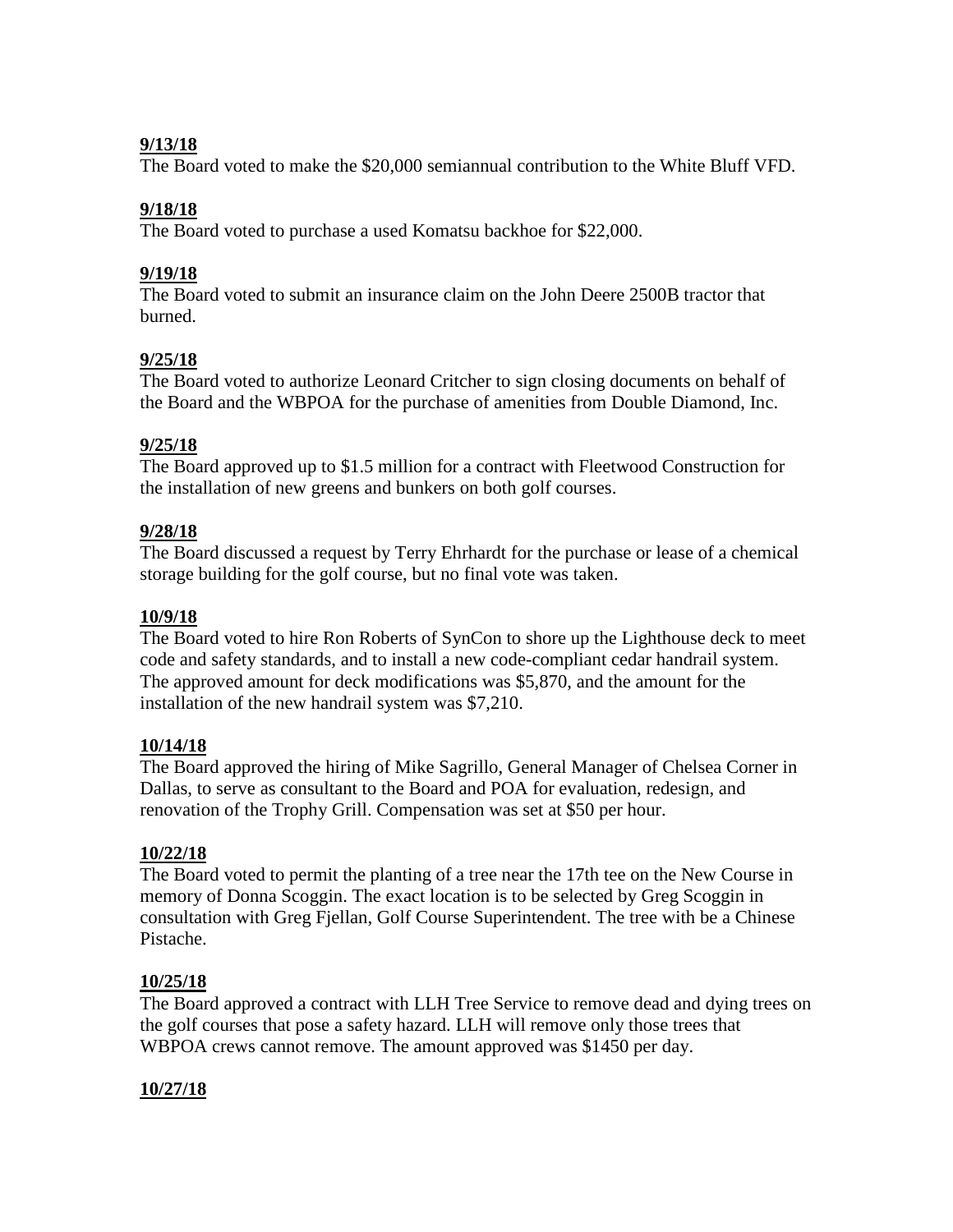The Board ratified the revised ACC guidelines and building packet.

### **11/10/18**

The Board approved funding a "thank you" dinner and reception for the approximate 40 volunteers engaged in cleaning and refurbishing some of the newly acquired White Bluff amenities.

### **11/13/18**

The Board discussed various alternatives pertaining to interim POS (point of sale) systems to be used in the New Course Pro Shop, Trophy Grill, and the Lighthouse Restaurant and Bar. The Technology Committee was directed by unanimous Board vote to proceed with their recommendations.

### **11/14/18**

The Board approved \$3,637.15 for the installation of IT services in the WBPOA Administration Office.

### **11/14/18**

The Board approved the replacement of the Toll Gate electronics and the filing of an insurance claim. The Toll Gate system was struck by lightning and was not repairable.

### **11/23/18**

The Board voted to contribute \$500 to the White Bluff Rate Payers to make up the deficit on the final legal bill for the water and sewer rate case.

### **11/24/18**

The Board approved a holiday bonus payout for WBPOA employees recommended by Duane Dauphin, General Manager.

### **11/26/18**

The Board unanimously authorized the amount in the bid for the remodel and renovation of the Trophy Grill presented by Terry Brandt of Royal Renovations.

### **12/3/18**

The Board voted to have Elliot Cappuccio, Attorney at Law, to proceed with discovery on a default judgment against the owner of the burned home at 10001 Ash Drive.

### **12/4/18**

The Board voted to direct FSR to pay a bonus to General Manager, Duane Dauphin, for 2018 in the amount of \$12,500.

### **12/6/18**

The Board voted to accept Associa's counter offer to serve as the new management company for the POA pending review and approval by the POA's legal counsel. **12/6/18**